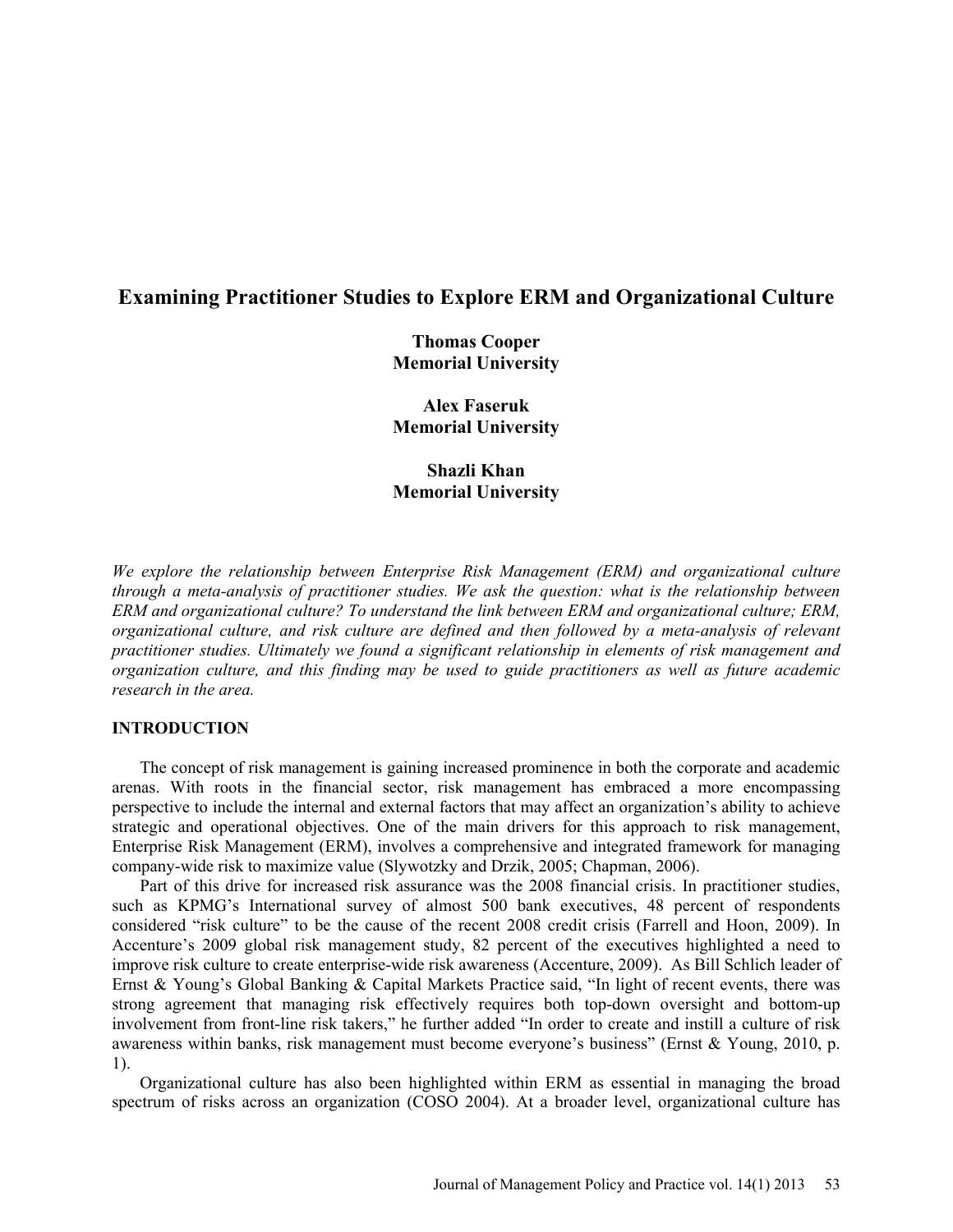been identified as a cause of failure in risk management, not only for the recent financial crisis, but related to other catastrophic events, such as the Titanic, Three- Mile Island, NASA shuttle disasters, an Intel defective chip, Firestone Tires, and the 9/11 terrorist attacks (Kimbrough and Componation, 2009).

Practitioner studies show it is important to have a strong risk culture to understand, communicate and use those results to achieve the benefits of ERM (Towers Perrin, 2009). ERM, when implemented appropriately, facilitates identifying, assessing and responding to risks through a systemic method using a common language. A common language and approach to managing risk should then be manifested in the organization's culture.

In this paper, we explore the relationship between Enterprise Risk Management (ERM) and organizational culture through a meta-analysis of practitioner studies. We ask the question: what is the relationship between ERM and organizational culture? To understand the link between ERM and organizational culture; ERM, organizational culture, and risk culture are defined and then followed by an analysis of relevant practitioner studies. The contribution is to provide insights into the importance of the relationship between ERM and organizational culture particularly from a practitioner perspective.

#### **Understanding ERM**

The history of ERM as a formal approach to management of risk emerges in 2004 when the Committee of Sponsoring Organizations of the Treadway Commission (COSO), developed the *Enterprise Risk Management – Integrated Framework* to assist organizations in managing risks. While building upon its earlier internal control framework, the ERM framework provided organizations with an encompassing approach to recognizing and managing risks. According to COSO (2004, p.2),

Enterprise risk management is a process, effected by an entity's board of directors, management and other personnel, applied in strategy setting and across the enterprise, designed to identify potential events that may affect the entity, and manage risk to be within its risk appetite, to provide reasonable assurance regarding the achievement of entity objectives.

This framework examines risks related to strategic, operations, reporting and compliance objectives and involves all segments of the organization. ERM broadened the scope of risk management behaviors to include every significant business risk of the organization comprehensively and systemically. It requires that all these risks be considered in relation to each other to create a consolidated risk profile (PricewaterhouseCoopers LLP, 2004; Risk and Insurance Management Society Inc, 2009). However, much of the extant literature is void of a thorough discussion about how organizational culture supports ERM. In order to better understand the relationship between ERM and organization culture, it is important to frame ERM's fundamental concepts around organizational culture.

#### **Defining Organizational Culture**

Culture is sometimes perceived as the softer side of an organization (Alvesson and Berg, 1993; Alvesson 2002). Yet Schein (1992) proposes that culture is one of the most powerful influencers on organizational decision making and strategy. Difficult to measure and evolutionary in nature, culture is often viewed as broadly shared and learned experiences, values, meanings, and understandings. It can be represented and communicated in symbols, rituals, myths, stories and legends, and interpreted through events, ideas and experiences.

It is also important to note that culture is a complex element of an organization that includes the values, norms, rites, rituals, ceremonies, heroes and scoundrels that affect its members. Value sharing and structuring of experience within an organization is the essence of this complex web (Champoux, 2003). Kunda (1992) further describes organizational culture as a system of symbols and meanings that provides the shared rules governing aspects of membership in an organization as well as how they are shaped and expressed; implying culture is about how individuals interact within an organization. Rogers and Ferketish (1993), on the other hand, contend the shared values reflected in the behaviors of leaders and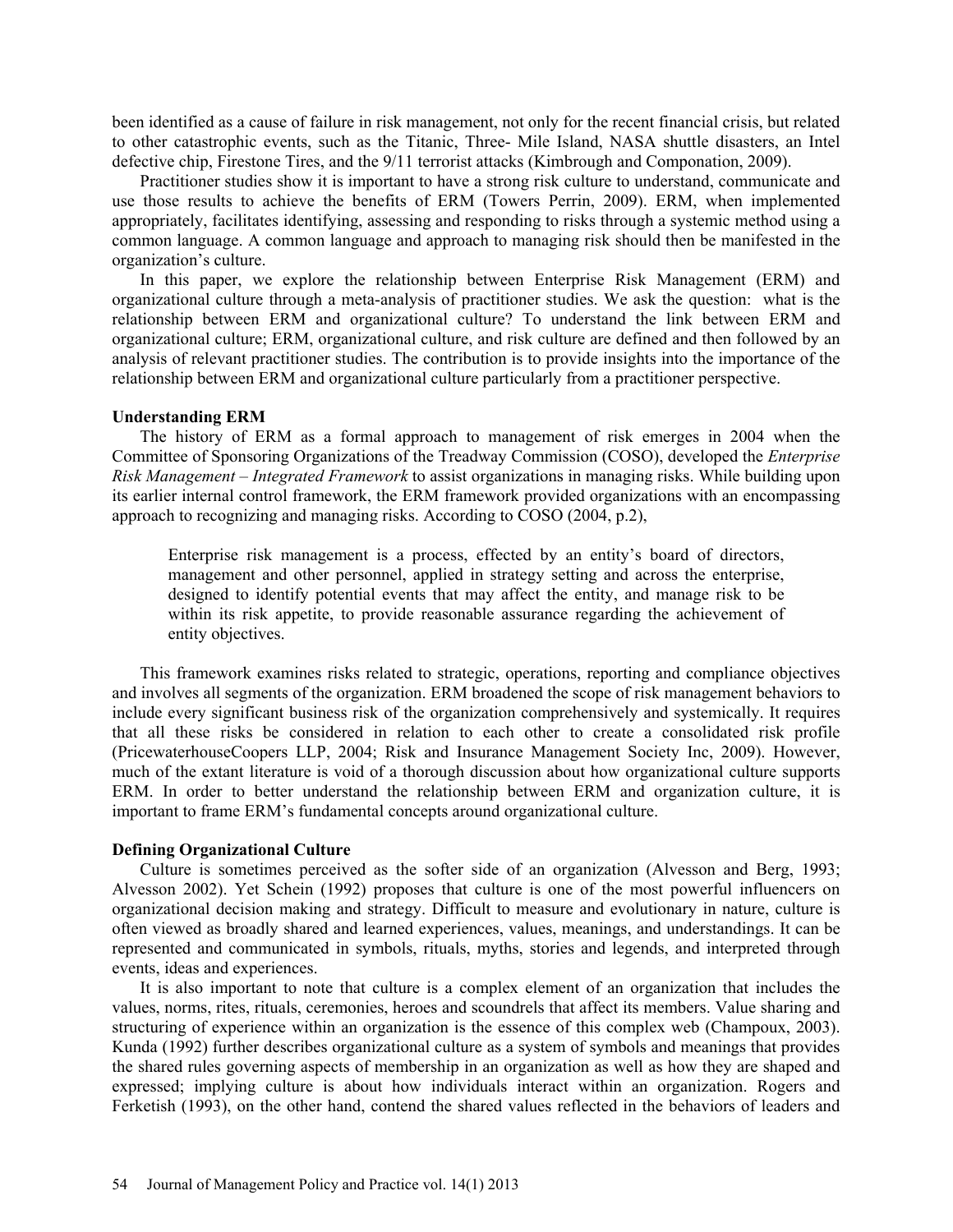employees at every level is the basis of organizational culture, while Blake and Mouton (1969) described corporate culture as the routine ways of doing things that is considered acceptable within an organization.

Phrases such as, 'value sharing', 'shared rules', 'common language' and 'shared basic assumptions', within the above descriptions may indicate influence as the essence of organizational culture. Based on the preceding descriptions, organizational culture is likely then to influence both business processes and decision making, affecting both an employee's perception and behavior.

In practitioner studies, culture is a prominent feature in ERM frameworks but different words are used to describe it such as: the Secretariat of ISO TMB WG on Risk Management (2007) used 'organizational context', Casualty Actuarial Society (2001) stated 'establishing context' and Gates and Hexter (2005) called it 'risk culture' (as cited in Kimbrough and Componation, 2009). Diverse words may indicate the degree of emphasis on organizational culture within different frameworks. 'Risk culture' might focus directly on the importance of organizational culture; whereas 'establishing context' might indirectly refer to the importance of organizational culture. Although the emphasis on organizational culture might differ within different risk frameworks, however it is still an essential element common to all.

As seen from the COSO (2004) definition, ERM is a process affected by an entity's board of directors, management, and other personnel; organizational culture then may affect human resources and people, ultimately impacting any approach to ERM. Questions emerge as to why the relationships between EMR and organizational culture are important and how are they related. Based on practitioner studies, it would seem that the emphasis on the importance of adopting a risk culture is clear. However, in reviewing practitioner studies it is not clear if the relationship between organizational culture and ERM is significant. Our approach analyzes practitioner studies in a meta-analysis to explore if the perceived relationship is statistically significant.

# **APPROACH TO THE STUDY**

#### **Methodology**

The study was designed to determine the statistical significance of the perceived relationship between ERM and organizational culture. To determine this, relevant questions from practitioner studies were grouped under six major hypotheses. Practitioner studies were sourced from a comprehensive search of the major risk management consultancies websites and all were publicly available. The list of the studies is as follows:

- *Enterprise Risk Management Survey*, involved 31 institutions ( The Risk Management Association, 2006)
- *Global Risk Management Study,* involved more than 250 of the world's largest enterprises (Accenture, 2009)
- *Risk Management in Spotlight*, a survey involved 111 financial institutions worldwide (Deloitte, 2009)
- *Enterprise Risk Management: From Theory to Practice,* involved 21 companies in regulated industries such as insurance, banking, and utilities (KPMG LLP, 2009)
- *Perspectives on ERM and the Risk Intelligent Enterpris*e, involved 151 company responses from North America, South America, and Europe. (Deloitte, 2008)
- *Best practice in risk management: a function comes of age*, surveyed 218 executives around the world. (The Economist Intelligence Unit, 2007)
- *The Bigger Picture: Enterprise Risk Management in Financial Services Organizations*, involved 316 senior executives worldwide. (The Economist Intelligence Unit , 2008)
- *The future of risk*, a report by Ernst & Young on the survey conducted by the Economist Intelligence Unit in 2009 that involved 507 executives from across the world. (Ernst & Young Global Limited, 2009)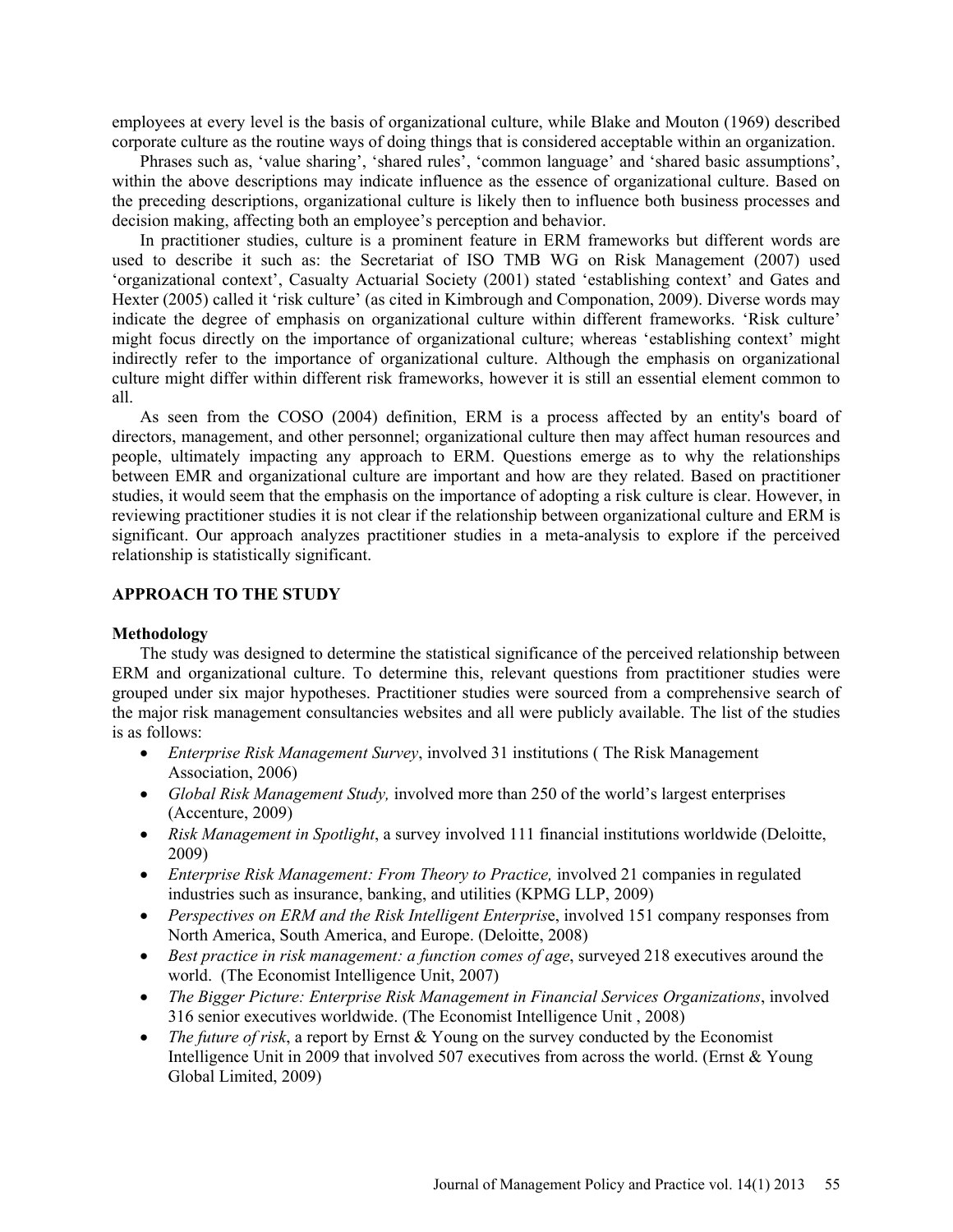- *2008 ERM Benchmarking Survey*, a survey conducted involved 165 Chief Auditor Executives or heads of internal auditing (Global Audit Information Network , 2008)
- *Global Enterprise Risk Management Survey 2010*, a report based on a survey of 103 executives conducted in 2007 (AON Analytics, 2010)
- *Enterprise Risk Management: The Full Picture*, a report based on the survey conducted by involving 103 participants from Americas and Europe, the Middle East and Africa (EMEA). (AON, 2007)
- *Global Risk Management Survey: Fifth Edition- Accelerating Risk Management Practices*, a survey involved 130 global financial institutions in 2006 (Deloitte, 2007)
- *Report on the Current State of Enterprise Risk Oversight: 2nd Edition,* a study on research conducted in Conjunction with the American Institute of Certified Public Accountants (AICPA) Business, Industry & Government Team and the ERM Initiative at North Carolina State University (Beasle, Branson, & Hancock, 2010)
- Senior Finance Executives on the Current Financial Turmoil, a survey by CFO Research and Tower Perrin in 2008 that included 125 senior finance executives from the United States (CFO Research and Towers Perrin, 2008).

Questions emerging from the above studies were used to test and develop the hypotheses outlined below. The analysis consisted of three main steps:

# **TABLE 1 STEP 1: CALCULATING A RESPONSE VALUE**

Each question was ranked by the authors based on the following scale of 0 to 10.

| Very Important       | $8 - 10$ |
|----------------------|----------|
| Important            | $6 - 8$  |
| Somewhat Important   | $4-6$    |
| Not so Important     | $2 - 4$  |
| Not at all important | $0 - 2$  |

Each rank was multiplied with the percentage of the respondents agreeing to the question. A response value from every study was obtained using a weighted average. The hypothesis was then accepted if the mean response value was equal to or greater than 5.

# **Step 2: Conducting the Mann Whitney Test**

The Mann Whitney test was conducted to identify whether the data collected for each hypothesis is significantly different. It was postulated that it is important to determine if the data were significantly different as this would indicate if results are independent.

#### **Step 3: Conducting Probabilistic Analysis**

Probabilistic analysis was conducted to confirm that the analysis is robust and is sensitive to uncertainty in ranking. The following considerations were made during the probabilistic analysis:

- Rank assigned to each question is considered to be a normal value with a possible deviation of 2 units. For example, a question rank is assigned as 8, its mean value is considered as 8 and possible variation (which is standard deviation) is 2, which means its value could be 6 or 10.
- Monte Carlo simulation was conducted to estimate final importance based on question rank and response.
- 500 simulations have been carried out; it has been verified that these simulations were enough to stabilize the results.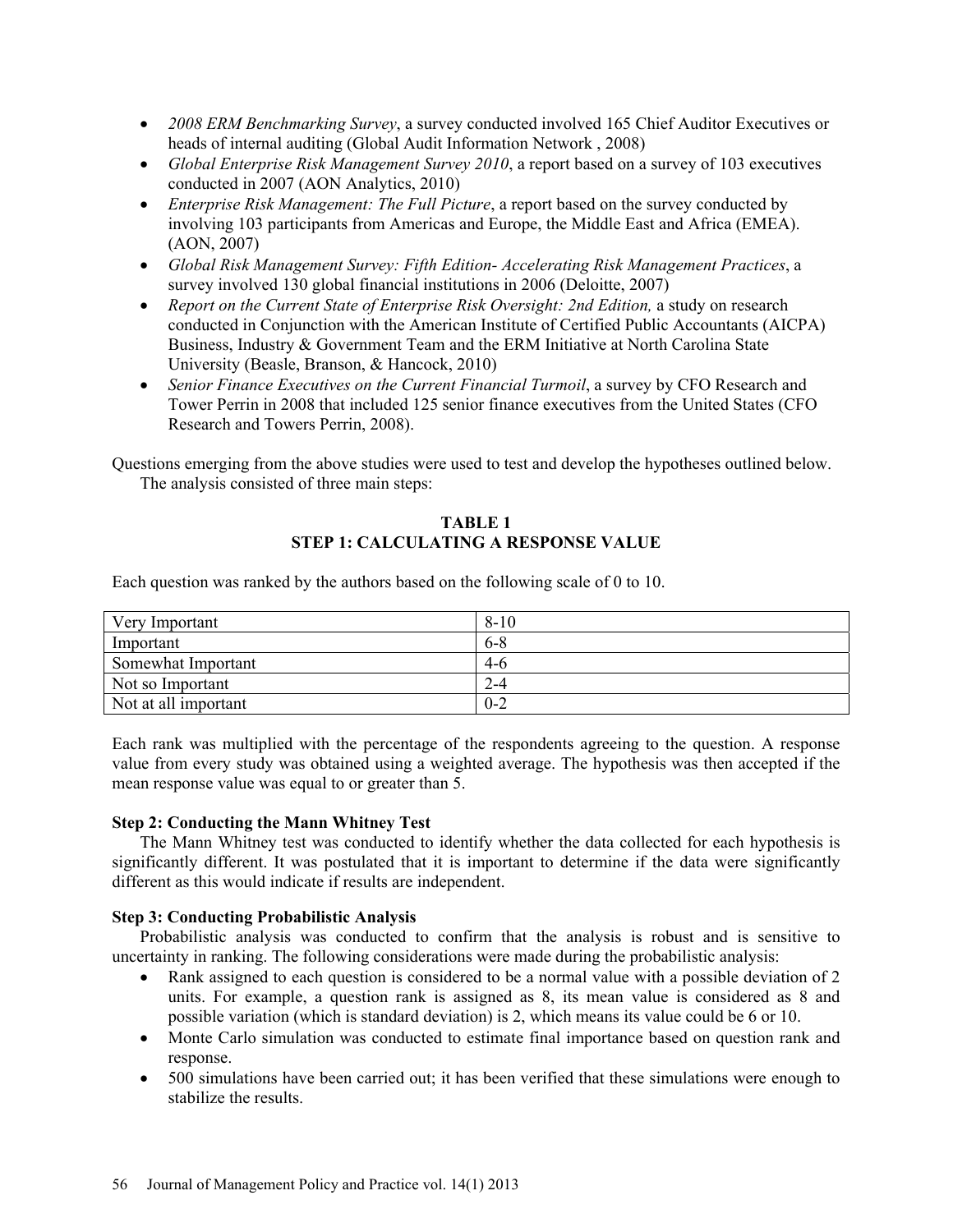- The assumption of normality was verified from the fact, that the median and mean results of each response analysis observed are the same.
- It was further verified that if large variation (high standard deviation) was given then results would change significantly.

Results, based on a number of hypotheses, are outlined below:

**GRAPH 1 HYPOTHESIS A: IS DEFINING RISK APPETITE IMPORTANT FOR ERM?** 



To test the above hypothesis, survey responses from 11 studies that directly or indirectly linked risk appetite and ERM were included. Only one question was direct while others were indirect. As evident from the above spread plot, overall response value after ranking was not greater than 5. Thus, even the sample maximum would also fall within the "somewhat important" ranking. The mean response value is 3, which falls within the "not so important" category. Moreover, the standard deviation is 1, which indicates that the response values are clustered around the mean. It appears then that respondents do not consider defining risk appetite as important for ERM and this hypothesis falls within the rejection region. It could also indicate organizations do not consider defining or communicating risk appetite essential for ERM success, which could imply that organizations do not consider the link between ERM and organizational culture to be strong.

Further, the probabilistic response value based on the generation of multiple trials is also 3. It confirms that the analysis is robust and sensitive to uncertainty in ranking. The probabilistic mass function curve indicates that the population distribution is normal but 'skewed to the left'; highlighting that most of the response values are located within the response value 3-5. It could be further argued that only a very small percentage of organizations reject totally the importance of risk appetite since only one response falls within the "not at all important" category. It appears therefore respondents do not consider risk appetite very important for ERM but they do not completely reject the concept.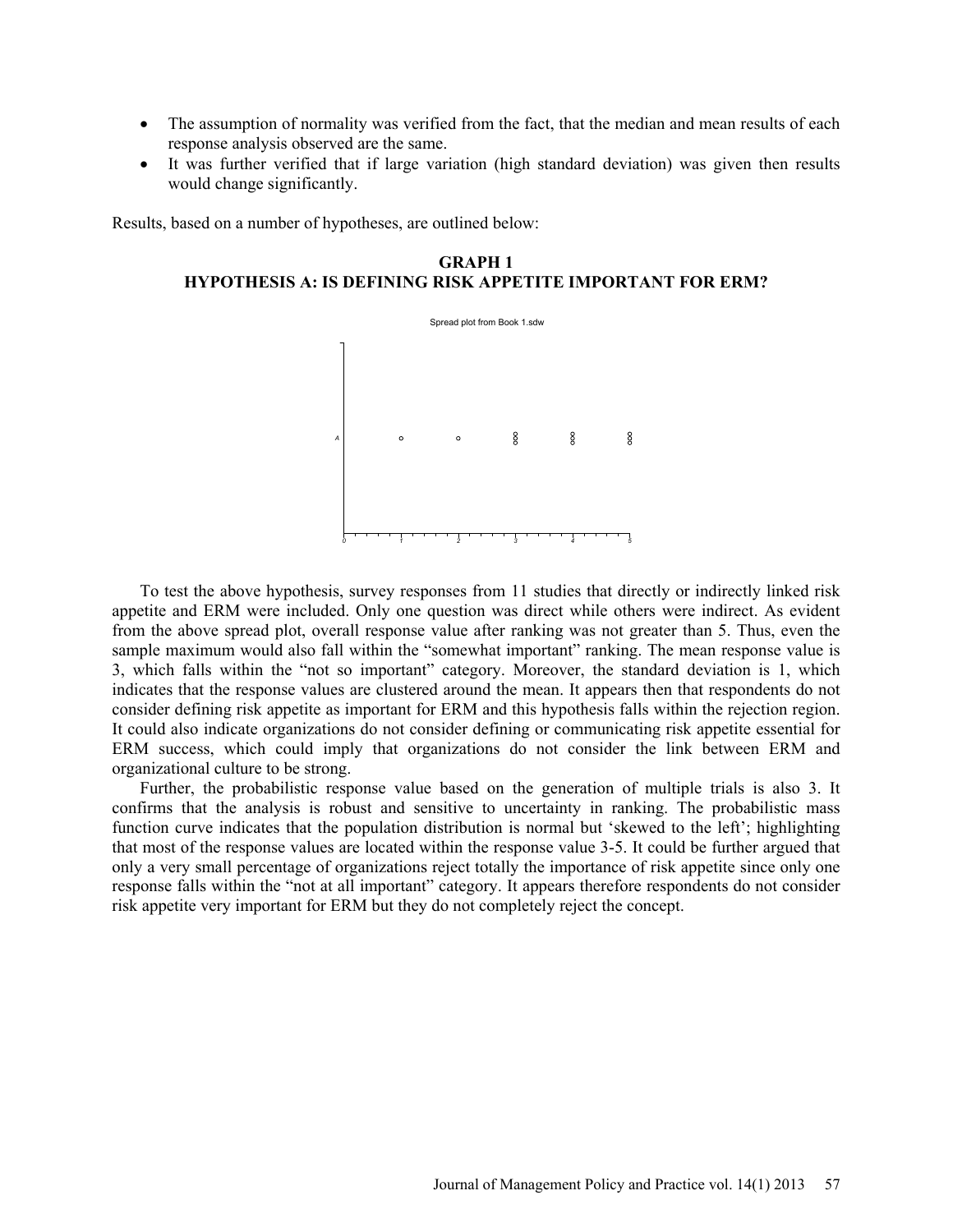### **GRAPH 2 HISTOGRAM FOR HYPOTHESIS A**



**GRAPH 3 HYPOTHESIS B: IS ORGANIZATIONAL CULTURE A MAJOR BENEFIT OR BARRIER TO ERM IMPLEMENTATION?** 



To test the above hypothesis, survey responses from 14 studies were considered that specifically asked about the importance of culture for ERM. Many of the questions included in the analysis were direct such as "Main Challenges of Adopting ERM strategy: Embedding risk management within company culture" (The Economist Intelligence Unit, 2008). Few indirectly implied if organizational culture was perceived as a challenge or a benefit. As the above graph indicates, sample maximum is 8 and sample minimum is 1, the response range is therefore wide. Moreover, standard deviation is 2, which indicates variability in the data. The mean response value is 6, which falls within the 'important' category. There is therefore sufficient evidence to conclude that organizational culture is either considered as a major benefit or barrier to ERM implementation since most of the responses are within 'somewhat important' to 'important' ranking. It could be argued if organizational culture is a major benefit or barrier to ERM implementation then organizational culture influences ERM; it could also imply that the link between ERM and organizational culture is strong.

The probabilistic response value based on the generation of multiple trials is also 6. It confirms that the analysis is robust and is sensitive to uncertainty in ranking. The probabilistic mass function curve indicates that the population distribution is normal but 'skewed to the left'; highlighting that most of the response values are located within the response value 5-8. It could be therefore argued that a significant percentage of organizations totally consider organizational culture either important or very important for ERM implementation.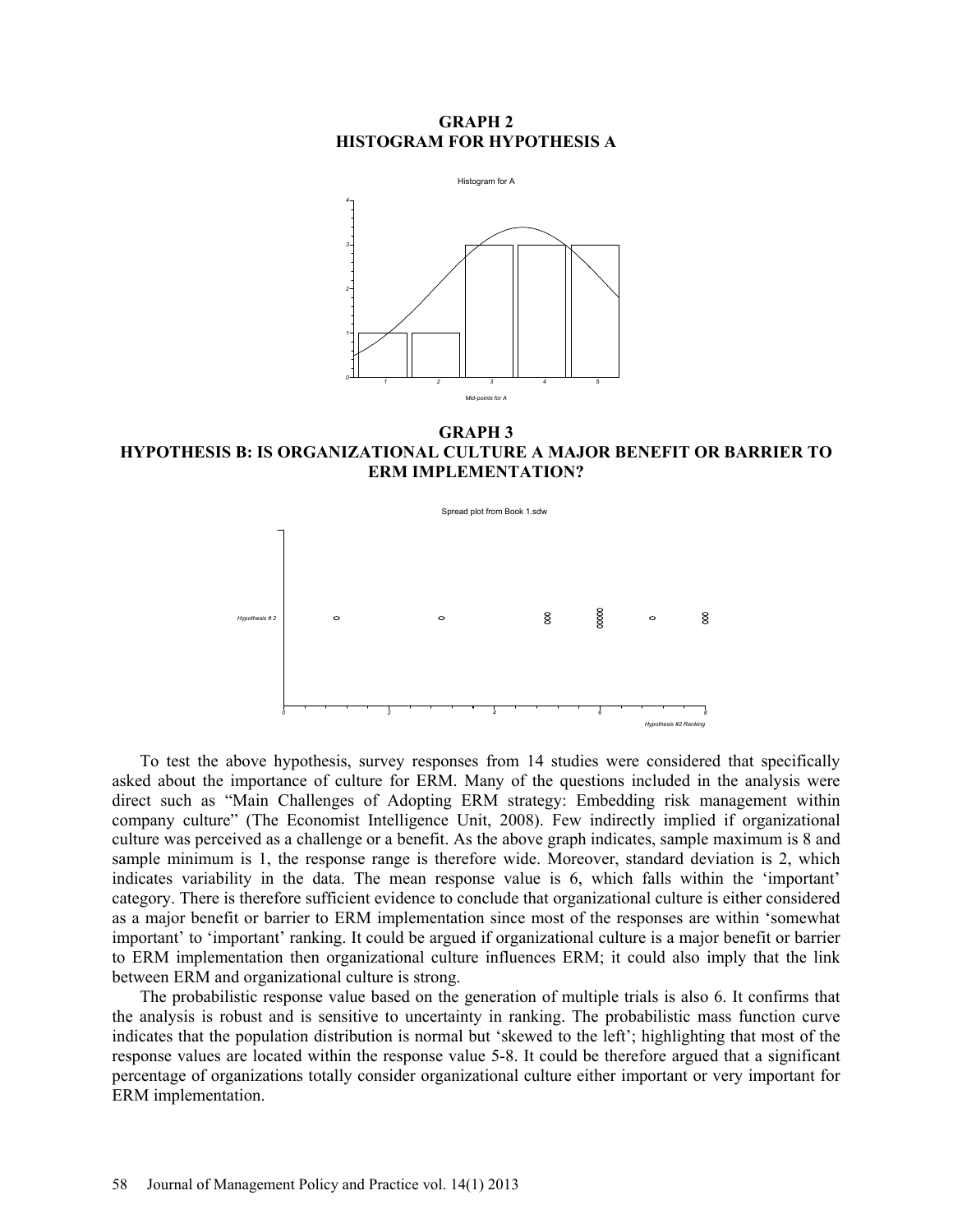#### **GRAPH 3 HISTOGRAM FOR HYPOTHESIS B**



**GRAPH 4 HYPOTHESIS C: IS THE TONE FROM THE TOP IMPORTANT FOR EFFECTIVE ERM**?



To test the above hypothesis, survey responses from 15 studies that questioned executives' involvement within risk management were included. Few of the questions were direct and indicated if successful implementation of ERM was dependent on senior executives 'buy in', while others were indirect evaluating the level of understanding of risk and risk oversight by senior executives. 'Tone from the top' refers to senior management communication and involvement with risk management. As the above graph indicates, sample maximum is 8 and sample minimum is 2. Though standard deviation is 2, the range is not too wide, which indicates low variability in the data. The mean response value is 5, which falls within the 'somewhat important' category. Based on the mean response value it therefore appears tone from the top helps in ERM implementation, but the spread of the response value also indicates variability in respondents' perception. It could then be argued if a board's leadership is important to ERM, then the link between ERM and organizational culture is important because a board's leadership shapes organizational culture.

The probabilistic response value based on the generation of multiple trials is also 5, confirming that the analysis is robust and is sensitive to uncertainty in ranking. The probabilistic mass function curve indicates that the population distribution is normal; different organizations appear to value tone from the top differently.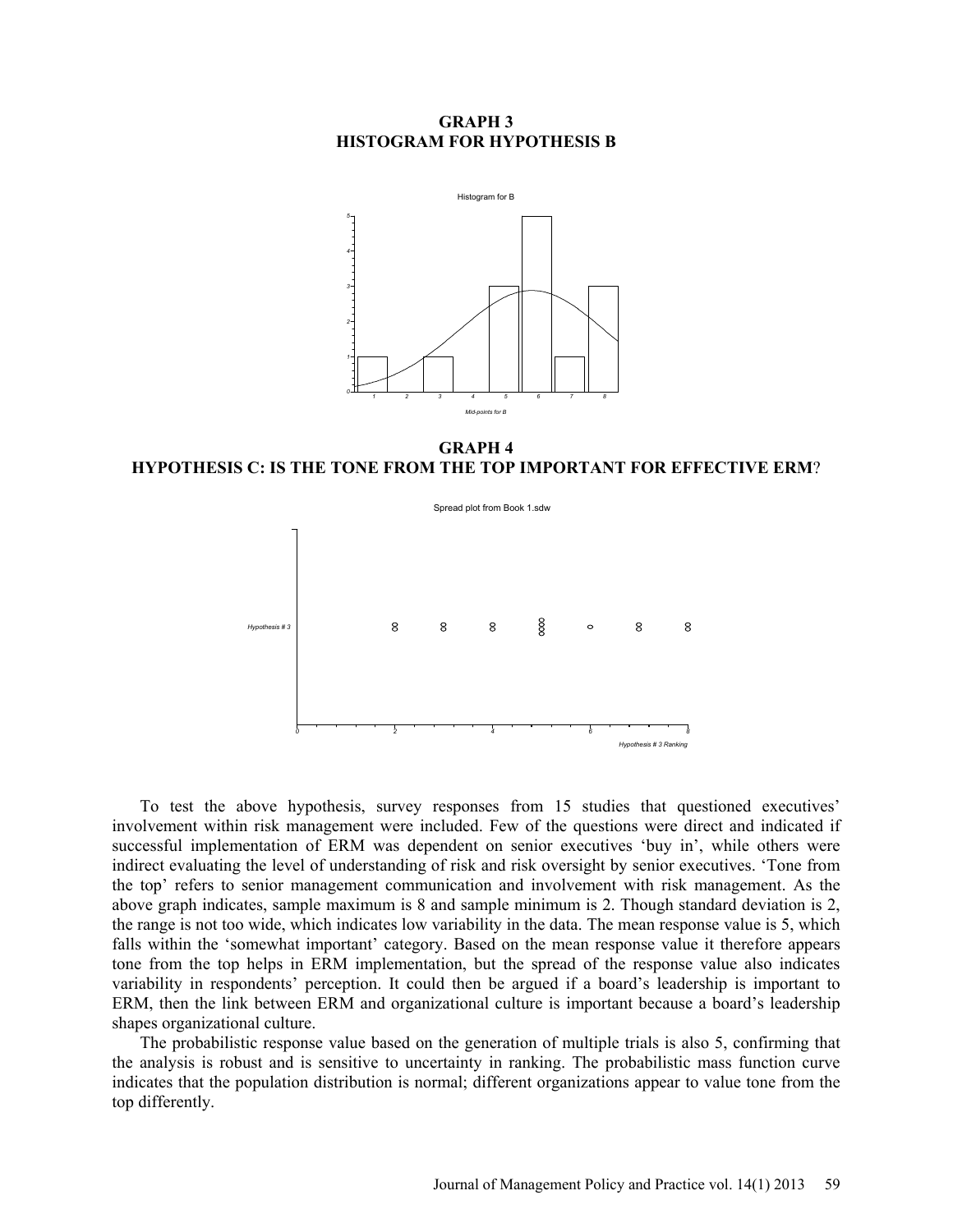#### **GRAPH 4 HISTOGRAM FOR HYPOTHESIS C**



**GRAPH 5 HYPOTHESIS D: DOES ERM AFFECT ORGANIZATION'S DECISION MAKING PROCESS?** 



To test the above hypothesis, survey responses from 11 studies that inquired about the level of influence or consideration given to ERM while making decisions were considered. Many of the questions included in the analysis were direct, while some indirectly inquired if risk information influences decisions. As the above graph indicates, sample maximum is 9 and sample minimum is 1, therefore, response range is wide. Moreover, standard deviation is 2, which indicates variability in the data. The mean response value is 5, falling within the 'somewhat important' category. ERM has a very high influence on decision making within some organizations whereas some do not consider it at all in their decision making. Based on the analysis, it appears respondents do consider risk management in decision making but the level of the consideration varies. It could be argued if ERM influences decision making then it influences the way to perceive, think, and feel about a problem, which is also a part of organizational culture; indicating that a link between ERM and organizational culture exists.

Further, the probabilistic response value based on the generation of multiple trials is also 5, confirming that the analysis is robust and is sensitive to uncertainty in ranking. The probabilistic mass function curve indicates that the population distribution is normal; highlighting that most of the response values are located around the response value 4. It could then be argued that management considers ERM in decision making, but the extent of its influence is not clear.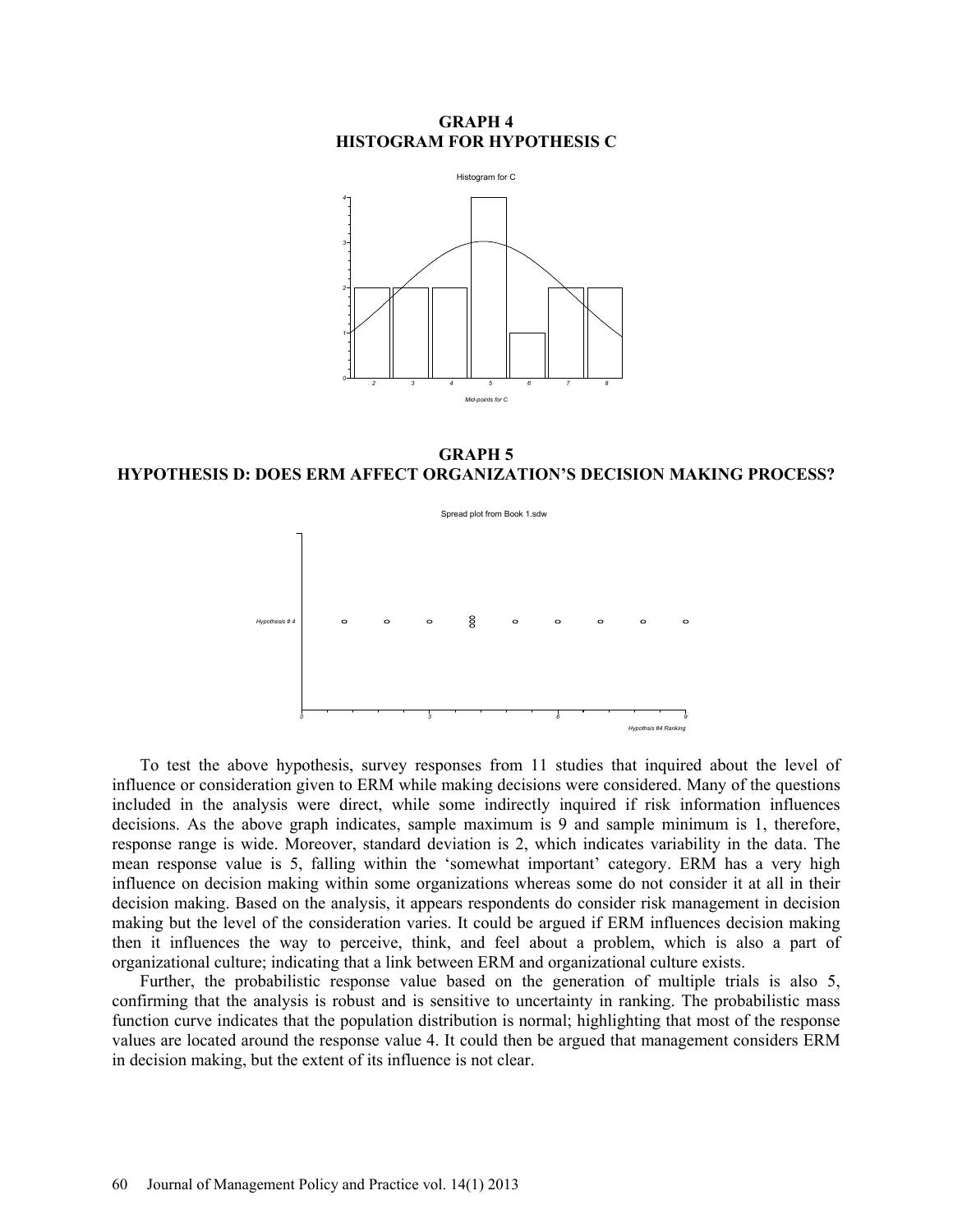### **GRAPH 6 HISTOGRAM FOR HYPOTHESIS D**



**GRAPH 7 HYPOTHESIS E: DOES ERM LEAD TO BETTER UNDERSTANDING OF RISK AND CONTROL WITHIN AN ORGANIZATION?** 



To test the above hypothesis, survey responses from 10 studies that asked about influence of ERM on organization wide understanding of risk and control were considered. Few of the questions included in the analysis were direct, while some indirectly inquired if ERM improves the understanding of risk and control. As the above graph indicates, sample maximum is 8 and sample minimum is 2, meaning the response range is not wide. As the sample maximum is an outlier, it could be maintained that only few organizations have experienced or consider that ERM significantly improves the understanding of risks and controls. The mean response value is 5 with a standard deviation of 2, falling within the 'somewhat important' category. It would therefore appear respondents agree that ERM leads to better understanding of risks and controls. It could be argued that an understanding of risks and controls relates to common language and concepts within organizational culture. If ERM therefore affects the understanding of risks and controls then it also links to organizational culture.

The probabilistic response value based on the generation of multiple trials is also 5; confirming that the analysis is robust and is sensitive to uncertainty in ranking. The probabilistic mass function curve further indicates that the population distribution is normal. Moreover, it is interesting to note that the sample maximum appears to be an outlier; indicating that a few studies had a very strong positive response whereas other did not.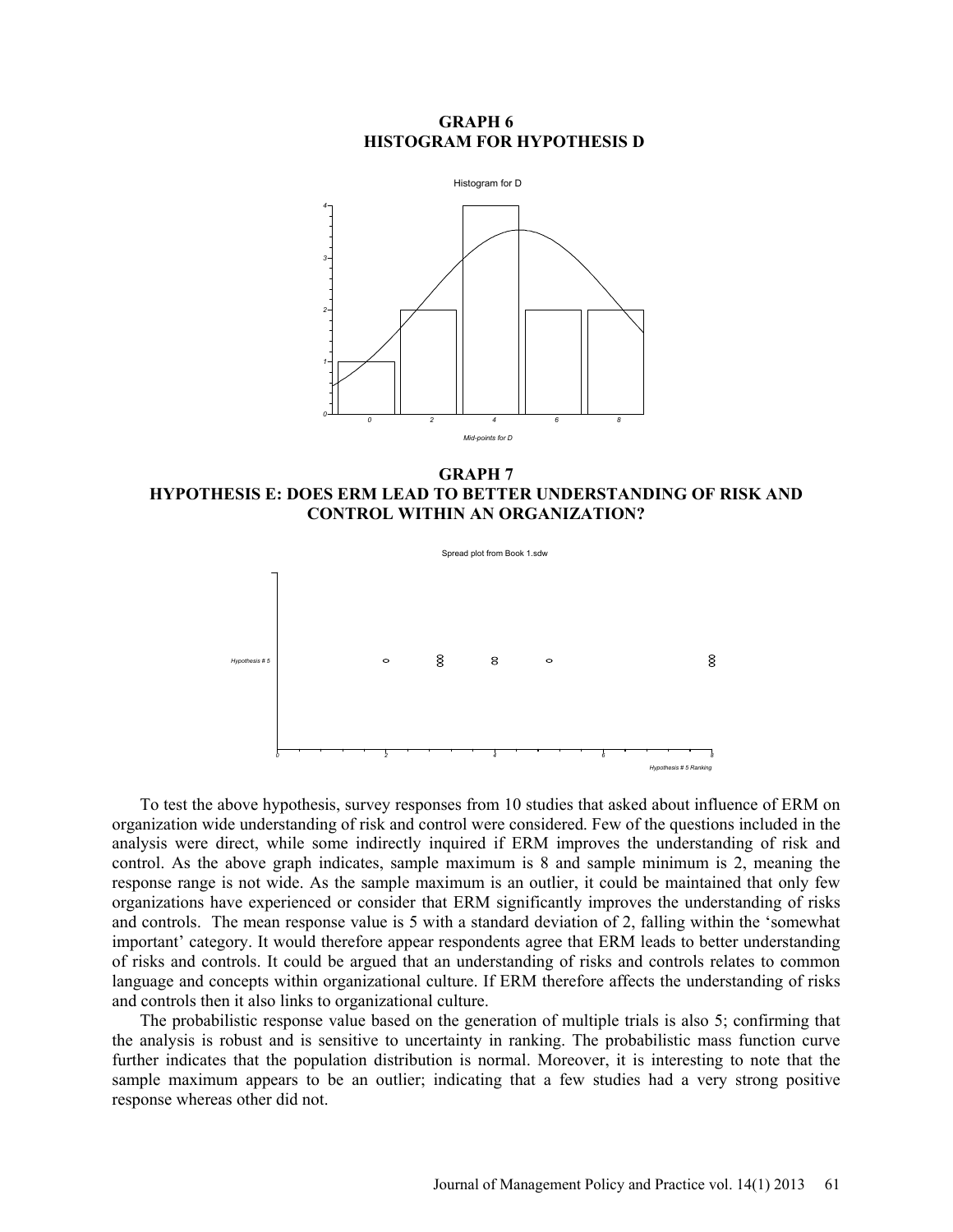# **GRAPH 8 HISTOGRAM FOR HYPOTHESIS E**



# **Mann Whitney Test**

The analysis is based on non-parametric data; as a result a non-parametric Mann Whitney test has been conducted. The test is conducted to determine if the data for different hypothesis are different. If both data sets are significantly different, then conclusions are drawn based on the significantly different data.

Analyzing data from A-B, A-C, A-D, and A-E sets of hypotheses through the Mann Whitney test highlights that these data sets are not significantly different; however, their conclusions are different. For example, Hypothesis A states that "Is defining risk appetite important for ERM?" is not important; whereas, Hypothesis C states that "Is the tone from the tone important for effective ERM?" is somewhat important.

| <b>Test</b>       | $A-B$                                                                                                                                                           | $A-C$                                                                                                                                                                            | $A-D$                                                                                                                                                           | $A-E$                                                                                                                                                           | $B-C$                                                                                                                                                                          | $C-D$                                                                                                                                                           |
|-------------------|-----------------------------------------------------------------------------------------------------------------------------------------------------------------|----------------------------------------------------------------------------------------------------------------------------------------------------------------------------------|-----------------------------------------------------------------------------------------------------------------------------------------------------------------|-----------------------------------------------------------------------------------------------------------------------------------------------------------------|--------------------------------------------------------------------------------------------------------------------------------------------------------------------------------|-----------------------------------------------------------------------------------------------------------------------------------------------------------------|
|                   | Mann-                                                                                                                                                           | Mann-                                                                                                                                                                            | Mann-                                                                                                                                                           | Mann-                                                                                                                                                           | Mann-                                                                                                                                                                          | Mann-                                                                                                                                                           |
|                   | <b>Whitney U</b>                                                                                                                                                | <b>Whitney U</b>                                                                                                                                                                 | <b>Whitney U</b>                                                                                                                                                | Whitney U                                                                                                                                                       | <b>Whitney U</b>                                                                                                                                                               | <b>Whitney U</b>                                                                                                                                                |
|                   | test                                                                                                                                                            | <u>test</u>                                                                                                                                                                      | test                                                                                                                                                            | test                                                                                                                                                            | <u>test</u>                                                                                                                                                                    | test                                                                                                                                                            |
| Observa-<br>tions | Observa-<br>tions $(x)$ in<br>$A = 11$<br>median $=$ 4<br>rank sum $=$<br>88.5<br>Observations<br>(y) in $B = 14$<br>median $= 6$<br>$U = 22.5$<br>$U' = 131.5$ | Observa-<br>tions $(x)$ in<br>$A = 11$<br>median $=$ 4<br>rank sum $=$<br>115<br>Observations<br>(y) in $C = 15$<br>$median = 5$<br>$U = 49$<br>$\mathbf{U}^{\prime}$<br>$= 116$ | Observa-<br>tions $(x)$ in<br>$A = 11$<br>median $=$ 4<br>rank sum $=$<br>108.5<br>Observations<br>(y) in $D = 11$<br>median $=$ 4<br>$U = 42.5$<br>$U' = 78.5$ | Observa-<br>tions $(x)$ in<br>$A = 11$<br>median $=$ 4<br>rank sum $=$<br>108.5<br>Observations<br>(y) in $E = 10$<br>$median = 4$<br>$U = 42.5$<br>$U' = 67.5$ | Observa-<br>tions $(x)$ in<br>$B = 14$<br>median $= 6$<br>rank sum $=$<br>238.5<br><i><b>Observations</b></i><br>(y) in $C = 15$<br>$median = 5$<br>$U = 133.5$<br>$U' = 76.5$ | Observa-<br>tions $(x)$ in<br>$C = 15$<br>median $= 5$<br>rank sum $=$<br>206.5<br>Observations<br>(y) in $D = 11$<br>median $=$ 4<br>$U = 86.5$<br>$U' = 78.5$ |

**TABLE 2 RESULTS OF THE MANN WHITNEY TEST**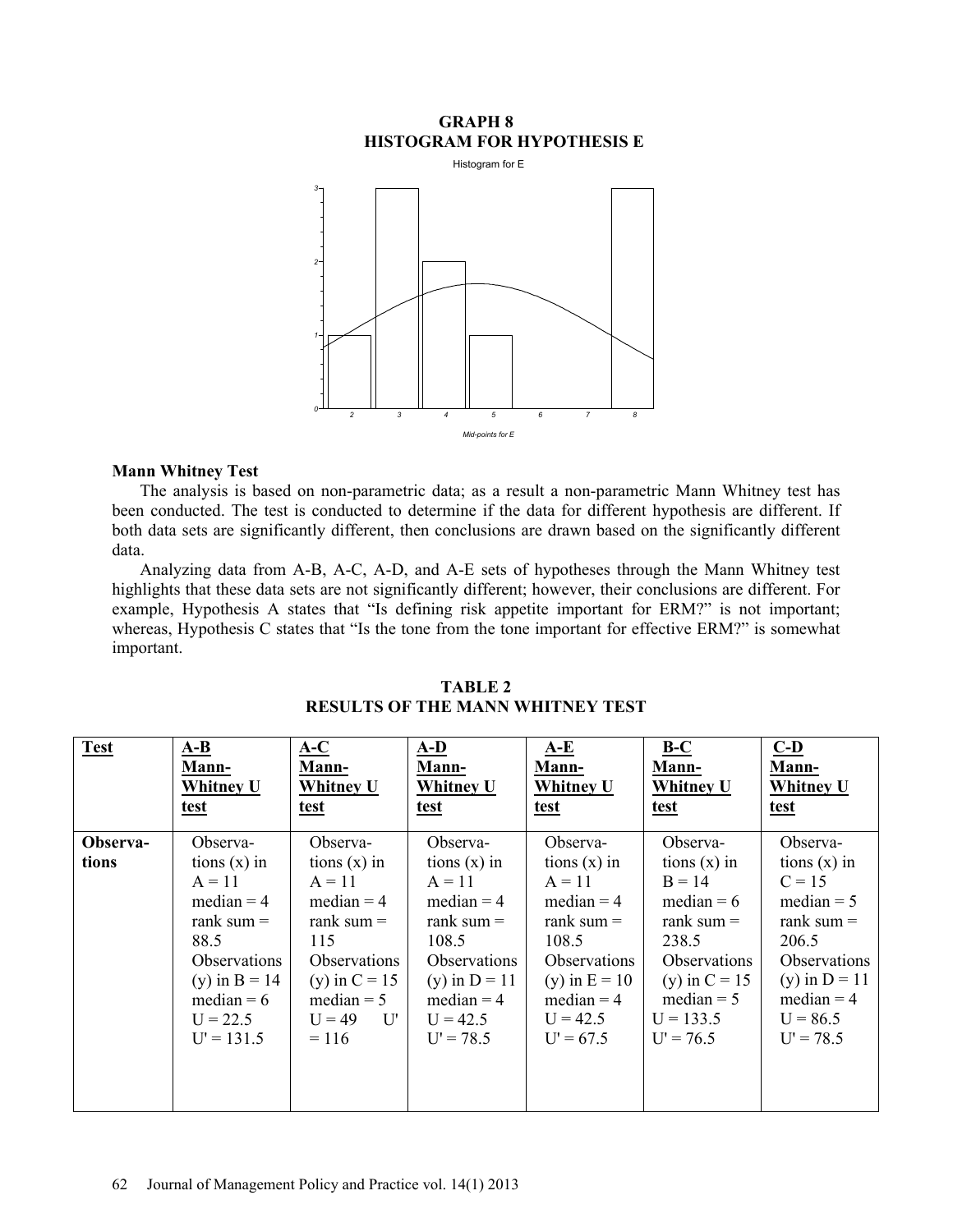| <b>Test</b>                                       | $A-B$                                                                                                                                                     | $A-C$                                                                                                                                                  | $A-D$                                                                                                                                                  | $A-E$                                                                                                                                                  | $B-C$                                                                                                                                                          | $C-D$                                                                                                                                                            |
|---------------------------------------------------|-----------------------------------------------------------------------------------------------------------------------------------------------------------|--------------------------------------------------------------------------------------------------------------------------------------------------------|--------------------------------------------------------------------------------------------------------------------------------------------------------|--------------------------------------------------------------------------------------------------------------------------------------------------------|----------------------------------------------------------------------------------------------------------------------------------------------------------------|------------------------------------------------------------------------------------------------------------------------------------------------------------------|
|                                                   | Mann-                                                                                                                                                     | Mann-                                                                                                                                                  | Mann-                                                                                                                                                  | Mann-                                                                                                                                                  | Mann-                                                                                                                                                          | Mann-                                                                                                                                                            |
|                                                   | <b>Whitney U</b>                                                                                                                                          | <b>Whitney U</b>                                                                                                                                       | <b>Whitney U</b>                                                                                                                                       | <b>Whitney U</b>                                                                                                                                       | <b>Whitney U</b>                                                                                                                                               | <b>Whitney U</b>                                                                                                                                                 |
|                                                   | test                                                                                                                                                      | <u>test</u>                                                                                                                                            | <u>test</u>                                                                                                                                            | <u>test</u>                                                                                                                                            | test                                                                                                                                                           | test                                                                                                                                                             |
| Probability                                       | Exact                                                                                                                                                     | Exact                                                                                                                                                  | Exact                                                                                                                                                  | Exact                                                                                                                                                  | Exact                                                                                                                                                          | Exact                                                                                                                                                            |
|                                                   | probability                                                                                                                                               | probability                                                                                                                                            | probability                                                                                                                                            | probability                                                                                                                                            | probability                                                                                                                                                    | probability                                                                                                                                                      |
|                                                   | (adjusted for                                                                                                                                             | (adjusted for                                                                                                                                          | (adjusted for                                                                                                                                          | (adjusted for                                                                                                                                          | (adjusted for                                                                                                                                                  | (adjusted for                                                                                                                                                    |
|                                                   | ties):                                                                                                                                                    | ties):                                                                                                                                                 | ties):                                                                                                                                                 | ties):                                                                                                                                                 | ties):                                                                                                                                                         | ties):                                                                                                                                                           |
|                                                   | Lower side P                                                                                                                                              | Lower side P                                                                                                                                           | Lower side P                                                                                                                                           | Lower side P                                                                                                                                           | Lower side P                                                                                                                                                   | Lower side P                                                                                                                                                     |
|                                                   | $= 0.0008$                                                                                                                                                | $= 0.039$                                                                                                                                              | $= 0.122$                                                                                                                                              | $= 0.1986$                                                                                                                                             | $= 0.1066$                                                                                                                                                     | $= 0.4246$                                                                                                                                                       |
|                                                   | $(H1: x$ tends                                                                                                                                            | $(H_1: x$ tends                                                                                                                                        | $(H1:x$ tends                                                                                                                                          | $(H1:x$ tends                                                                                                                                          | $(H_1: x$ tends                                                                                                                                                | $(H1:x$ tends                                                                                                                                                    |
|                                                   | to be less                                                                                                                                                | to be less                                                                                                                                             | to be less                                                                                                                                             | to be less                                                                                                                                             | to be less                                                                                                                                                     | to be less                                                                                                                                                       |
|                                                   | than $y)$                                                                                                                                                 | than y)                                                                                                                                                | than $y)$                                                                                                                                              | than y)                                                                                                                                                | than $y)$                                                                                                                                                      | than $y)$                                                                                                                                                        |
|                                                   | Upper side P                                                                                                                                              | Upper side P                                                                                                                                           | Upper side P                                                                                                                                           | Upper side P                                                                                                                                           | <b>Upper side P</b>                                                                                                                                            | Upper side P                                                                                                                                                     |
|                                                   | $= 0.9992$                                                                                                                                                | $= 0.961$                                                                                                                                              | $= 0.878$                                                                                                                                              | $= 0.8014$                                                                                                                                             | $= 0.8934$                                                                                                                                                     | $= 0.5754$                                                                                                                                                       |
|                                                   | $(H1: x$ tends                                                                                                                                            | $(H1:x$ tends                                                                                                                                          | $(H1:x$ tends                                                                                                                                          | $(H1:x$ tends                                                                                                                                          | $(H1: x$ tends                                                                                                                                                 | $(H1:x$ tends                                                                                                                                                    |
|                                                   | to be greater                                                                                                                                             | to be greater                                                                                                                                          | to be greater                                                                                                                                          | to be greater                                                                                                                                          | to be greater                                                                                                                                                  | to be greater                                                                                                                                                    |
|                                                   | than y)                                                                                                                                                   | than $y)$                                                                                                                                              | than $y)$                                                                                                                                              | than $y)$                                                                                                                                              | than y)                                                                                                                                                        | than y)                                                                                                                                                          |
|                                                   | Two sided P                                                                                                                                               | Two sided P                                                                                                                                            | Two sided P                                                                                                                                            | Two sided P                                                                                                                                            | Two sided P                                                                                                                                                    | Two sided P                                                                                                                                                      |
|                                                   | $= 0.0015$                                                                                                                                                | $= 0.0781$                                                                                                                                             | $= 0.244$                                                                                                                                              | $= 0.3972$                                                                                                                                             | $= 0.2132$                                                                                                                                                     | $= 0.8493$                                                                                                                                                       |
|                                                   | $(H1:x$ tends                                                                                                                                             | $(H1:x$ tends                                                                                                                                          | $(H_1: x$ tends                                                                                                                                        | $(H1:x$ tends                                                                                                                                          | $(H1: x$ tends                                                                                                                                                 | $(H1:x$ tends                                                                                                                                                    |
|                                                   | to be                                                                                                                                                     | to be                                                                                                                                                  | to be                                                                                                                                                  | to be                                                                                                                                                  | to be                                                                                                                                                          | to be                                                                                                                                                            |
|                                                   | distributed                                                                                                                                               | distributed                                                                                                                                            | distributed                                                                                                                                            | distributed                                                                                                                                            | distributed                                                                                                                                                    | distributed                                                                                                                                                      |
|                                                   | differently to                                                                                                                                            | differently to                                                                                                                                         | differently to                                                                                                                                         | differently to                                                                                                                                         | differently to                                                                                                                                                 | differently to                                                                                                                                                   |
|                                                   | <b>y</b> )                                                                                                                                                | y)                                                                                                                                                     | <b>y</b> )                                                                                                                                             | y)                                                                                                                                                     | <b>y</b> )                                                                                                                                                     | y)                                                                                                                                                               |
| $\overline{\text{Confidence}}$<br><b>Interval</b> | 95.6%<br>confidence<br>interval for<br>difference<br>between<br>medians or<br>means:<br>$K = 41$<br>median<br>$difference =$<br>$-2$<br>$CI = -4$ to $-1$ | 95.3%<br>confidence<br>interval for<br>difference<br>between<br>medians or<br>means:<br>$K = 45$<br>median<br>$difference =$<br>$-1$<br>$CI = -3$ to 0 | 95.3%<br>confidence<br>interval for<br>difference<br>between<br>medians or<br>means:<br>$K = 31$<br>median<br>$difference =$<br>$-1$<br>$CI = -3$ to 1 | 95.7%<br>confidence<br>interval for<br>difference<br>between<br>medians or<br>means:<br>$K = 27$<br>median<br>$difference =$<br>$-1$<br>$CI = -3$ to 1 | 95.4%<br>confidence<br>interval for<br>difference<br>between<br>medians or<br>means:<br>$K = 60$<br>median<br>$difference =$<br>$\mathbf{1}$<br>$CI = -1$ to 3 | 95.3%<br>confidence<br>interval for<br>difference<br>between<br>medians or<br>means:<br>$K = 45$<br>median<br>$difference =$<br>$\overline{0}$<br>$CI = -2$ to 2 |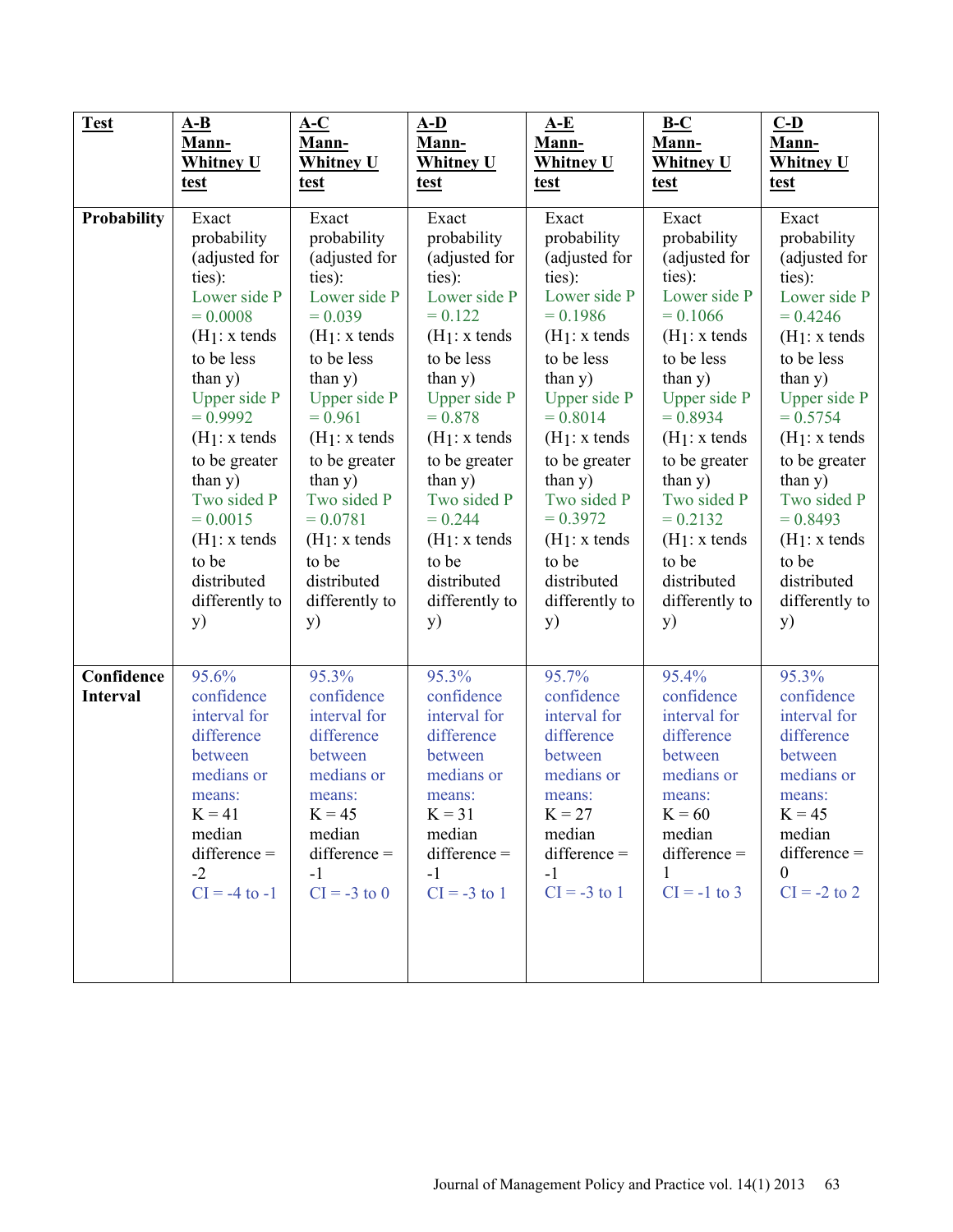There are possibly two main reasons for these observations:

- In the present analysis, range for each rank is 2, such as "not so important" is 2-4, where as "somewhat important" is 4-6. As these numbers cover a broad range, that is not captured by the Mann Whitney test.
- The importance analysis is carried out using weighted analysis based on real numbers, which are later converted to ranks. A significant sensitivity might be lost when converting a real number to rank. For example, a value 4.45 is considered as rank 4.

As both causes are linked to the variability of the data, a probabilistic analysis using Monte Carlo simulation as discussed in the previous section was conducted that confirmed the analysis is robust and is sensitive to uncertainty in ranking.

### **DISCUSSION**

As evidenced by the practitioner literature, risk is effectively embedded within organization processes and used in day-to-day decision making when a risk culture is established within an organization (Towers Perrin, 2009). Decisions of management and employees are influenced by risk culture, even when they do not consciously weigh risks and benefits (Farrell and Hoon, 2009). Without a strong risk culture, even a strong ERM program may not influence decision making; thus, it may be considered an important building block of effective risk management (Farrell & Hoon, 2009).

For a better ongoing understanding of risk culture, it is important to define it. While the key elements and definitions of organizational culture presented by Alvesson and Berg (1993) and Alvesson (2002) are useful in analyzing culture, it is a definition by Schein (1992 p.12) that offers a new perspective for managing risk:

*Culture is "a pattern of basic assumptions that the group learned as it solved its problems of external adaptation and internal integration that has worked well enough to be considered valid and therefore to be taught to new members as the correct way to perceive, think, and feel in relation to those problems.* 

Interestingly, Schein has defined culture using the word "problem," thus implying that culture is developed in response to problems. This is a particularly valuable definition in the context of ERM and organizational culture considering a risk is often perceived as a potential threat to or problem in achieving an organization's goals and objectives.

An examination of Schein's (1992) definition may provide the basis for defining risk culture. "A pattern of basic assumptions" is a consistent concept in all culture definitions. It speaks to the dominant belief that culture is created through shared understanding of the organization's norms, values, philosophy, thinking, and business processes. The phrase "what has worked well enough to be valid" demonstrates that past practices contribute to the present culture.

Schein's (1992) definition also brings forth three new elements not present in other definitions, namely learning through solving problems, external adaptation and internal integration, and teaching members how to react to a problem. Learning through problem solving implies that as an organization takes new approaches to solving problems or managing risks, the organization will learn and the culture will evolve. External adaptation and internal integration illustrates that culture is not static and is influenced by problems presented in the external and internal environments. The third element, teaching members the correct way to perceive, think and feel in relation to the problems, is also relevant to the area of risk. It implies that organizations can change a culture by teaching members new "correct" ways to respond to problems.

If an organizational culture is a complex group learning process (Schein, 1992), then an organizational risk culture is increasingly more complex given the unpredictability and multiple risks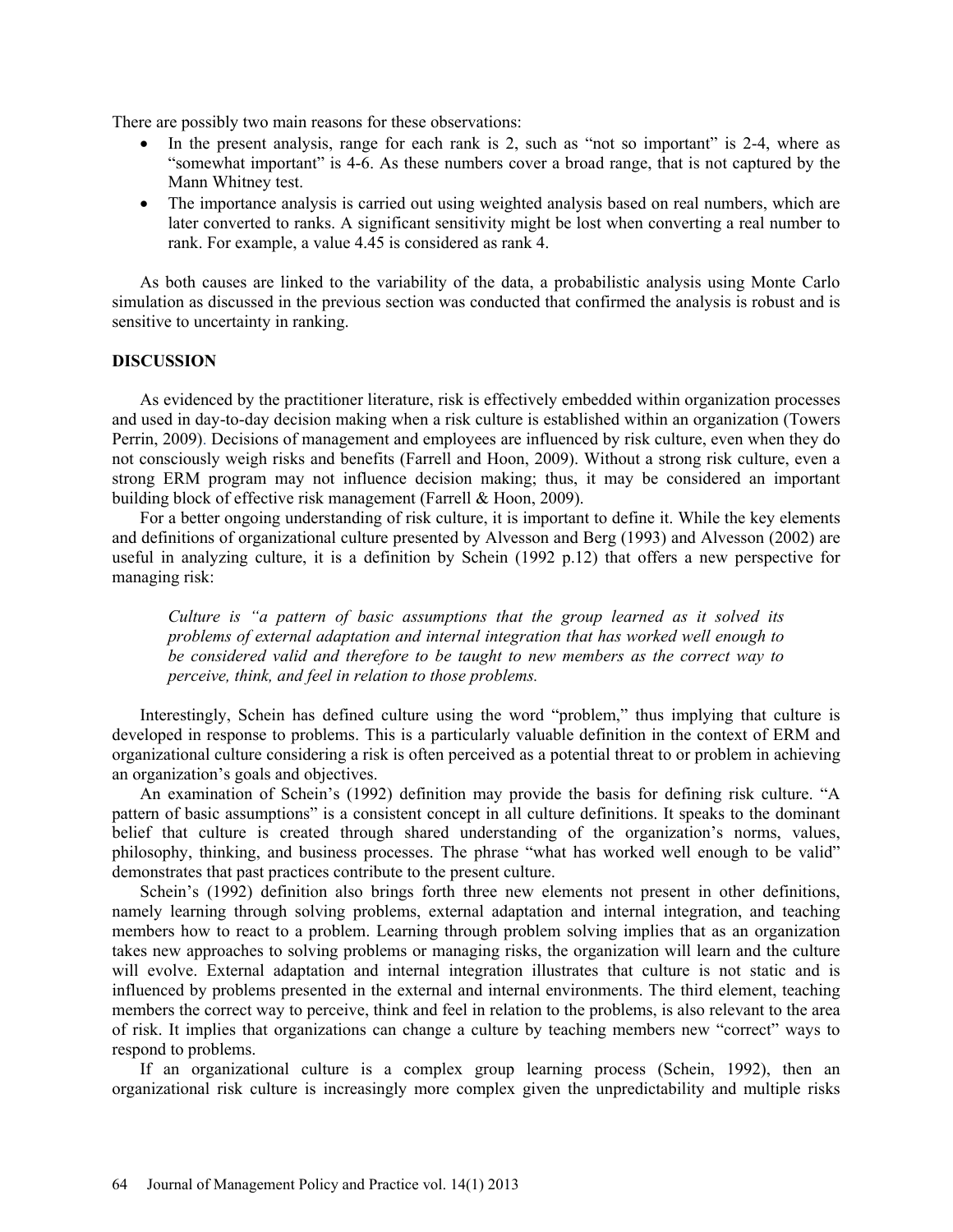faced by an organization. Undoubtedly, one of the most important elements of ERM is creating a risk culture (Lam, 2003).

It may then be suggested that the Schein (1992) definition of culture could be adapted slightly to define risk culture. The changes to the definition are in italics.

*Risk* culture is "a pattern of basic assumptions that the group learned as it *identified, evaluated and managed its internal and external risks* that have worked well enough to be considered valid, and therefore to be taught to new members as the correct way to perceive, think, and feel in relation to those *risks*".

While still not a perfect definition, it does incorporate the key elements of assumptions, group learning and teaching, internal and external risks, perceptions, feelings and thoughts.

### **CONCLUSION**

Having a strong risk culture means that employees understand an organization's strategic orientation, and risk appetite; further they can freely discuss about prevailing risk and opportunities (Farrell & Hoon, 2009). Transforming the perception of risk with the change in strategy is a dynamic process. Strong leadership, commitment and engagement across the organization can change the way an organization behaves and makes decisions (Towers Perrin, 2009). However, it takes time to reframe perceptions of risks because "risk is in the eye of the beholder" (Sharon, 2006, p. 1). Risk management should be successfully embedded into an organization when the beliefs and behaviors of employees of that organization reflect risk understanding, risk awareness, and the implementation of risk management framework (Ruin, 2008).

In a world of uncertainties, organizations should be implementing ERM as an approach to better manage risk. ERM is expected to be integrated within the organization so that risks are addressed systematically and consistently, not on an ad hoc basis. Risk practitioners, such as those found in the Risk and Insurance Management Society, argue that the capabilities of the organization's risk management practices depends on the degree to which it is instilled in the organization's culture and management's decision-making (Risk and Insurance Management Society Inc, 2009). ERM is a whole organizational approach to managing risk; the understanding and managing of how organization culture influences the implementation and practice of managing risk, specifically using ERM, is an important consideration for both practitioners and academic researchers. In our study, we have explored the relationship between ERM and organizational culture as a starting point for further research and understanding by practitioners of the importance of developing a risk culture. Ultimately we found a significant relationship in elements of risk management and organization culture, and this finding may be used to guide practitioners as well as future academic research in the area.

#### **REFERENCES**

Accenture, (2009). Managing Risk for High Performance in Extraordinary Times. Available at Accenture Website: http://www.accenture.com/NR/rdonlyres/78589759-FE29-43E3-AFDF-171D1B9F2587/0/Accenture\_Managing\_Risk\_for\_High\_Performance\_in\_Extraordinary\_Times.PDF (accessed August 6, 2012).

Alvesson, M. (2002). *Understanding Organizational Culture.* London, U.K: SAGE Publications.

Alvesson, M. and Berg, P.O. (1993). *Corporate Culture and Organizational Symbolism*. Berlin: Walter de Gruyter.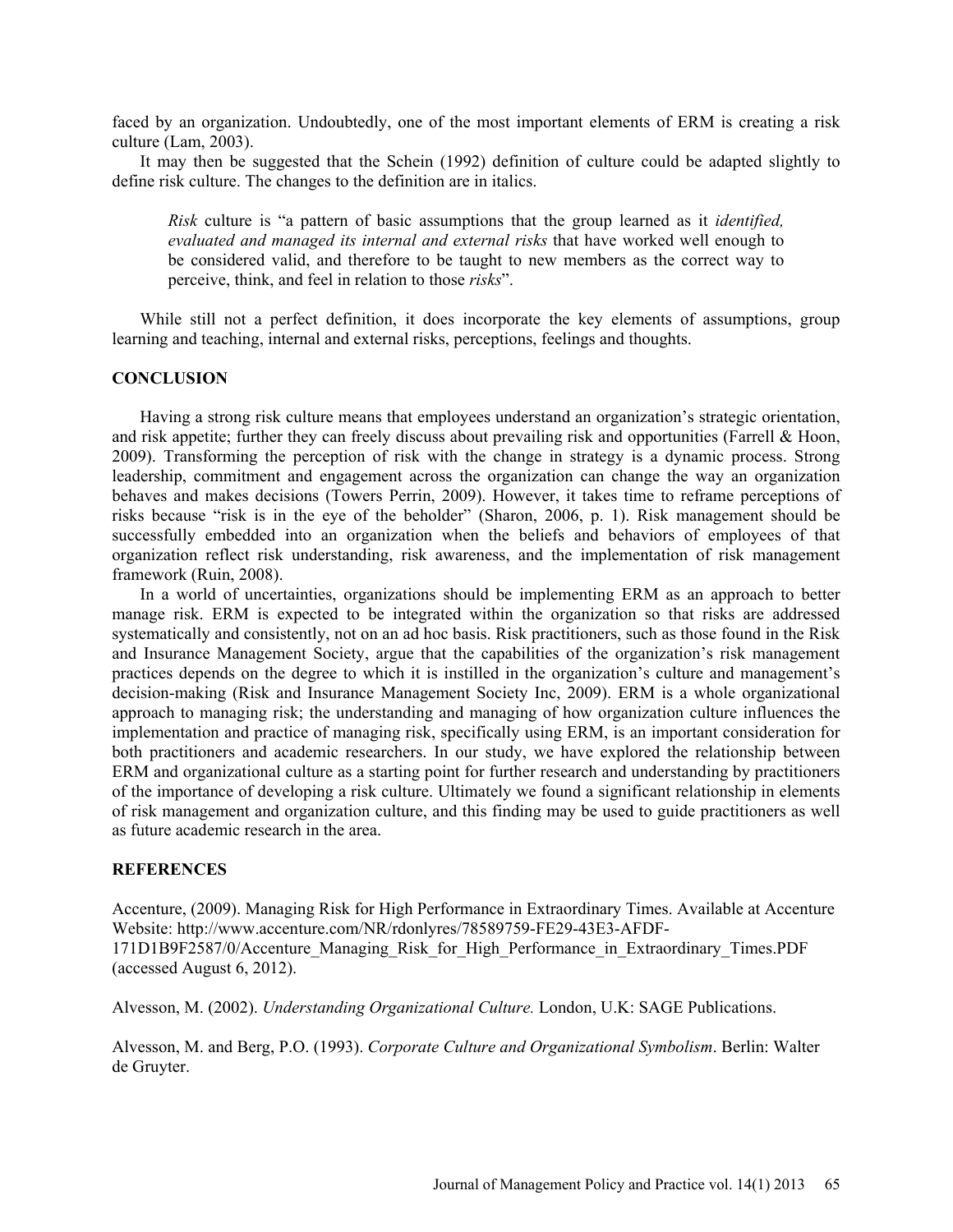AON Analytics. (2010). *Global Enterprise Risk Management Survey 2010.* Available at AON Analytics Website: http://insight.aon.com/?elqPURLPage=4889 (accessed August 6, 2012).

AON. (2007). Enterprise Risk Management: The Full Picture. Available at AON website: http://insight.aon.com/?elqPURLPage=932 (accessed August 6, 2011).

Beasle, M., Branson, B., and Hancock, B. (2010). *Report on the Current State of Enterprise Risk Oversight: 2nd Edition.* Available at: http://www.mgt.ncsu.edu/erm/index.php/articles/entry/state-erm-2nd/ (accessed August 6, 2012).

Blake, R. and Mouton, J.S. (1969). *Building a Dynamic Corporation through Grid Organization Development*. Reading, Mass: Addison-Wesley Publishing Company.

CFO Research and Towers Perrin. (2008). *Senior Finance Executives on the Current Financial Turmoil.* Available at: CFO Website: http://www.cfo.com/whitepapers/index.cfm/displaywhitepaper/12582927 (accessed August 4, 2011).

Champoux, J. E. (2003). *Organizational Behaviour: Essential Tenets.* London, U.K. Thomson Learning.

Chapman, R. J. (2006). *Simple Tools and Techniques for Enterprise Risk Management*. London, UK: John Wiley & Sons.

COSO, (2004). *Enterprise Risk Management*. Available at: Committee of the Sponsoring Organizations of the Treadway Commission: www.coso.org (accessed August 6, 2012).

Deloitte, (2009). *Cultural Issues in Merger and Acquisitions*. Available at: http://www.deloitte.com/assets/Dcom-UnitedStates/Local%20Assets/Documents/us\_consulting\_CulturalIssuesinMA\_010710.pdf (accessed April 18, 2012).

Deloitte, (2006, June). *ERM done right*. Available at: http://www.deloitte.com/assets/Dcom-UnitedStates/Local%20Assets/Documents/us\_risk\_Risk%20Intelligent\_ERM%20Done%20Right%20fina l.pdf (accessed April 18, 2012).

Deloitte, (2008). *Perspectives on ERM and the Risk Intelligent Enterprise*. Available at: http://www.deloitte.com/assets/Dcom-UnitedStates/Local%20Assets/Documents/us\_risk%20consulting-ERMBenchmarkSurvey\_110308.pdf (accessed April 18, 2012).

Deloitte, (2009). Risk Management in the Spotlight. Available at: http://www.deloitte.com/assets/Dcom-Global/Local%20Assets/Documents/us\_fsi\_GlobalRskMgmtSrvy\_June09(1).pdf (accessed August 6, 2012).

Deloitte, (2010). *The People Side of Risk Intelligence*. Available at: http://www.deloitte.com/view/en\_US/us/Services/additional-services/talent-human-capitalhr/617529bbdb177210VgnVCM100000ba42f00aRCRD.htm (accessed August 6, 2012).

Ernst & Young Global Limited, (2009). *The Future of Risk*. Available at: http://jobportal.de.ey.com/Publication/vwLUAssets/The\_future\_of\_risk/\$FILE/The%20future%20of%20r isk.pdf (accessed August 6, 2011).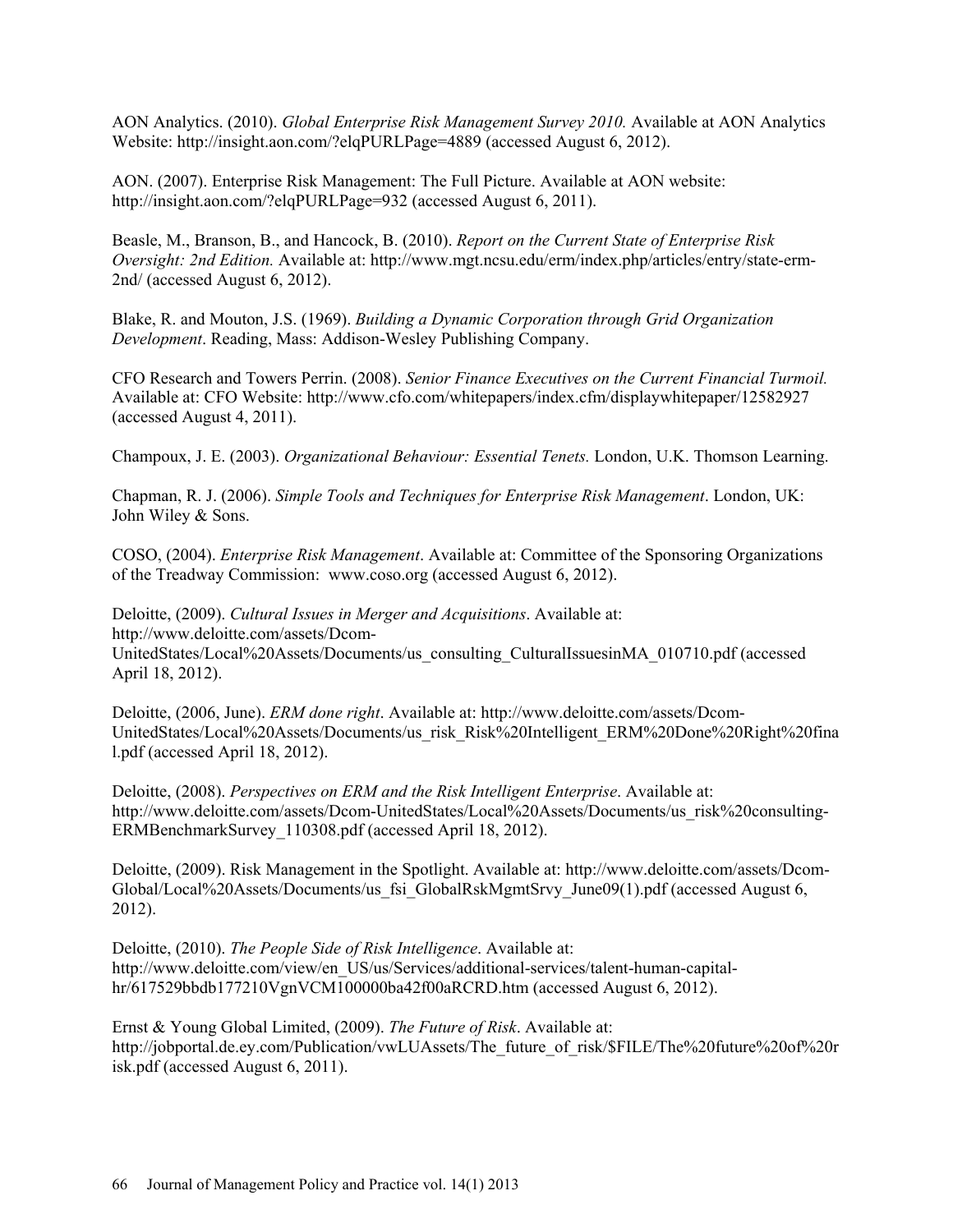Ernst & Young Global Limited, (2010, March 16). *Top Priority: Creating a Risk Aware Culture*. Available at: http://www.ey.com/GL/en/Industries/Banking---Capital-Markets/Banking and Capital Markets Risk Convergence, (accessed August 6, 2012).

Farrell, J. M., and Hoon, A. (2009, May 12). *What's Your Company's Risk Culture?* Available at: http://www.businessweek.com/managing/content/may2009/ca20090512\_720476.htm (accessed April 17, 2011).

Gates, S. and Hexter, E. S. (2005). *From Risk Management to Risk Strategy.* New York, N.Y.: Conference Board.

Global Audit Information Network, (2008). *2008 ERM Benchmarking Survey.* Availble at: The Institute of Internal Auditors: http://www.theiia.org/guidance/benchmarking/gain/knowledge-services/2008-ermbenchmarking-survey/ (accessed August 6, 2011).

Kimbrough, R. L., and Componation, P. J. (2009), "The Relationship Between Organizational Culture and Enterprise Risk Management", *Engineering Management Journal* , 21(2), 18-26.

Kunda, G. (1992). *Engineering Culture: Control and Commitment in a High Tech Corporation*. Philadelphia, PA: Temple University Press.

KPMG LLP. (2009). *Enterprise Risk Management: From Theory to Practice*. Available at: KPMG: http://us.kpmg.com/Rutus\_Prod/Documents/12/KPMG-ERM-Theory-Practices.pdf (accessed August 6, 2011).

Lam, J. (2003). *Enterprise Risk Management: From Incentives to Controls.* San Francisco: John Wiley & Sons.

PricewaterhouseCoopers, (2008). *Does ERM Matter?* Available at: Pricewaterhousecoopers Website: http://www.pwc.com/en\_GX/gx/insurance/pdf/erm\_exec\_summary.pdf (accessed August 8, 2011).

PricewaterhouseCoopers LLP. (2004, September). *Enterprise Risk Management - Integrated Framework.* Available at: COSO website http://www.coso.org/documents/COSO\_ERM\_ExecutiveSummary.pdf (accessed August 8, 2011).

Risk and Insurance Management Society Inc. (2009). *The 2008 Financial Crisis: A Wakeup Call for Enterprise Risk Management*. Available at: RIMS Website http://www.ucop.edu/riskmgt/erm/documents/2008fincrisis\_wakeupwall.pdf (accessed April 18, 2012).

Rogers, R.W. and Ferketish, B.J. (1993). *Value-Driven Change Process*. *Executive Excellence*, 10(3), 5-6.

Ruin, J. E. (2008, January 19). *Instilling Risk Awareness Attitude*. Available at: New Strait Times: http://findarticles.com/p/news-articles/new-straits-times/mi\_8016/is\_20080119/instilling-risk-awarenessattitude/ai\_n44387832/ (accessed April 18, 2012).

Schein, E.H., (1992). *Organizational Culture and Leadership*. San Francisco: Josey-Bass.

Sharon, B. (2006, Feburary). *The Elusive Risk Culture*. Available at: Community Central http://www.continuitycentral.com/feature0306.htm (accessed April 18, 2012).